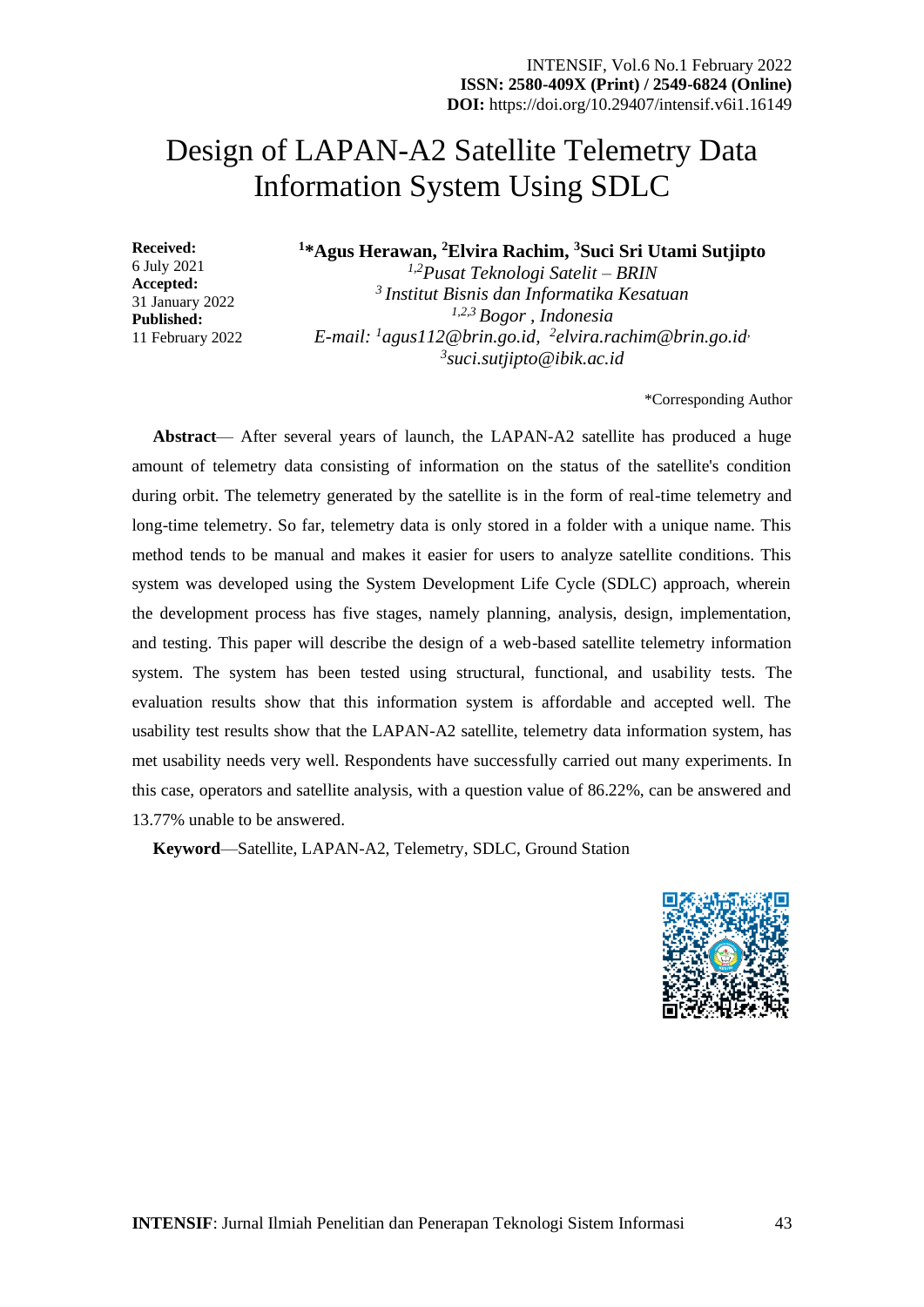#### **I. INTRODUCTION**

The LAPAN A2 satellite is the second microsatellite made by LAPAN, which has a research mission for surveillance and monitoring. LAPAN-A2 was launched on September 28, 2015, in a NEQO (Near Equatorial Orbit) orbit with an altitude of 650 km. An inclination is about 8º, and a period = 98 minutes. This satellite carries a matrix camera primary sensor which produces 12-bit RGB images measuring 2048 x 2048 pixels or 7km x 7km and has a spatial resolution of 5m. LAPAN A2 also carries AIS (Automatic Identification System) sensors for ship identification and radio amateurs.

Telemetry data on satellites is satellite data that contains thousands of satellite conditions in the form of temperature, the current system, battery voltage, position and speed, camera conditions, solar cell direction, etc. The sensor data loaded on the LAPAN Satellite is received by the earth station when the earth station sends a command to the satellite crossing its coverage area.

The research [1] perform catalog design, design, and build a web-based real-time LAPAN satellite image database system. This catalog database system will allow users throughout Indonesia to directly access and download LAPAN satellite imagery data. Research [2] explains the design of the web-based LAPAN image search engine system. The search engine system developed will make it easier for users in Indonesia and worldwide to access and download satellite image data generated directly from the LAPAN-A2 and LAPAN-A3 satellites. Research [3] describes responsive design's design ideas and core technologies. Responsive web design based on HTML5 and CSS3 has proven practical and effective. Research [4] describes how to involve users to develop interfaces directly. The method used in this study is a user-centered design (UCD).

The research [5] describes the design of an integrated information system for web-based lecturer workloads. REST (Representational State Transfer) service technology is used to exchange data for creating an interoperable system in designing this information system. This design is based on a functional model UML style. This paper [6] describes the design of database storage media, web-based data search, which has three functions: searching data by location name, date range of data collection, and searching for image data based on product type (image data). Camera from LAPAN-A2 or camera image data from LAPAN-A3). In making a webbased population management information system, the SDLC (Software Development Life Cycle) design technique and MySQL are used for the database [7].

The research [8] has developed a natural disaster information system. It helps the public find information on disaster mitigation policies, news and mitigation events, disaster reporting, and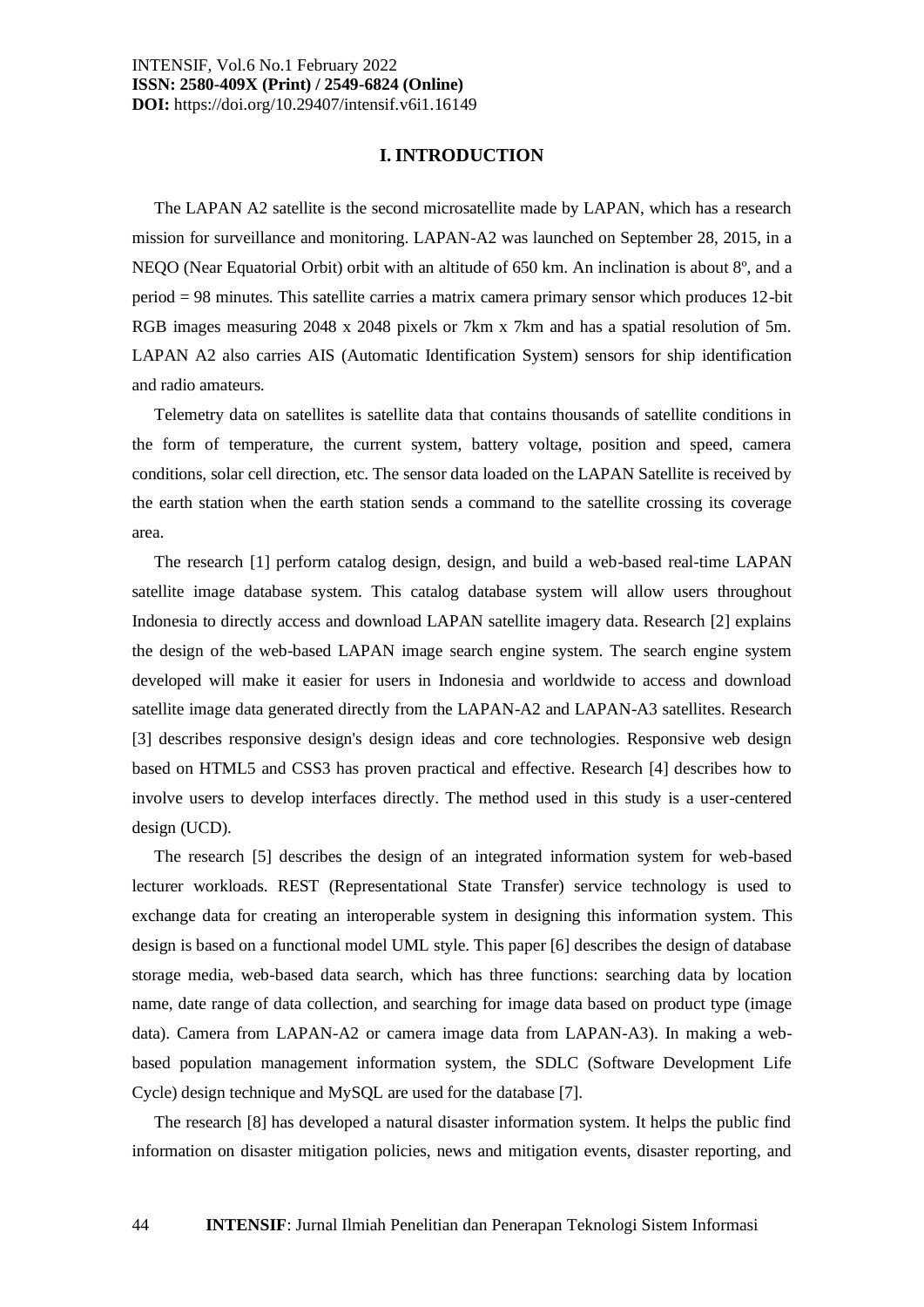investigation services. This system was also developed using the PHP, HTML, CSS, and Javascript programming languages. Research [9] has developed a new industrial area determination system in a web-based application commonly called a web-based GIS. The application prototype can facilitate planning to determine new industrial areas based on six parameters through the analytical hierarchy process method. Research [10] discusses the design and implementation of an informatics journal information system using the prototype method and uniform modeling language. Research[11] carried out the design and implementation of the Geo Image Hub system. A web-based application was deployed on the ECS Cloud running the algorithm.

Web selection is required for organizational needs, and the web is currently considered a standard platform for launching various services on the web [12]. Employee data web design has also been carried out [13] using PHP and Mysql as the database. The technology choice solution uses the example of a web-based platform developed by the Russian Academy of Education. This platform provides informational support for psychologists' activities in their research [14]. An ecommerce service information system has been developed [15]. This prototype concept requires a method for website development. The technique used is the waterfall. Website design using the Hypertext PreProcessor (PHP) programming language and MySQL database

The command software to the LAPAN satellite is currently not integrated with the database. So that the output obtained is in the form of files with .log and .txt extensions, this is quite difficult for analysts to read and analyze the telemetry data. In addition, it has not been integrated with the database, so the data organization is less efficient because the telemetry data files are still placed in folders. The problem is that the large amount of telemetry data acquired from the satellite daily will be challenging to analyze because it is still stored in a folder. Along with the increase in telemetry, a method is needed to make it easier to find the satellite health analysis required.

Based on the problems above, the solution for searching for satellite image data will be a prototype web-based LAPAN-A2 satellite telemetry data information system prototype designed. Aside from being a storage medium, a web-based system will make it easier for Centers for Research and Technology operators to conduct satellite health analysis more accurately and optimally.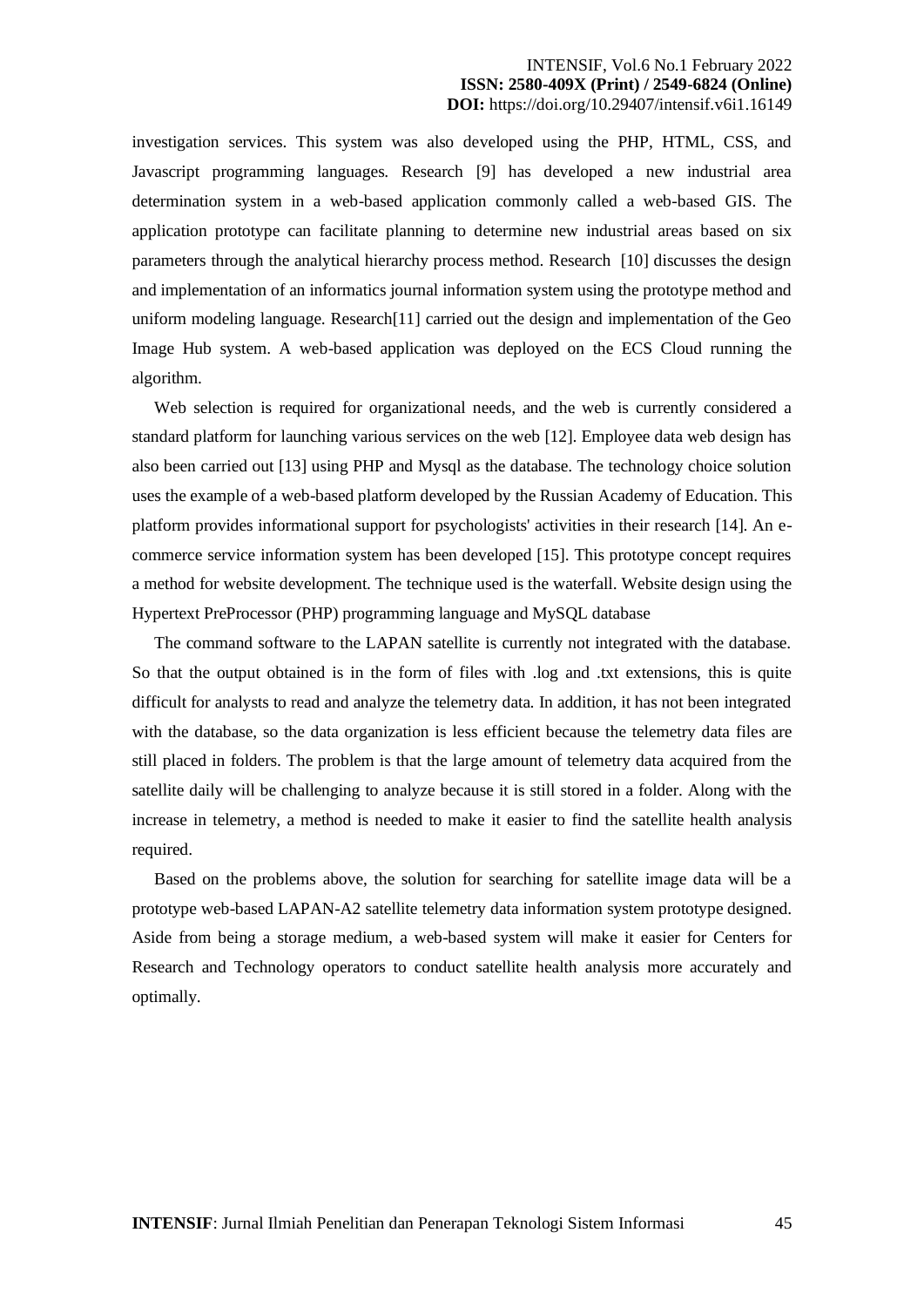## **II. RESEARCH METHOD**

The method used in this research is the SDLC (System Development Life Cycle) method [16]. The stages of the study are presented in Figure 1.



**Figure 1.** RESEARCH METHOD

## A. Planning Stage

At this stage, the problem is defined and searched for data related to the Telemetry Data Information System for LAPAN-A2 at the Satellite Technology Center - LAPAN and looking for solutions that can solve these problems.

B. Analysis Stage

This analysis stage is used to analyse and identify problems from the LAPAN-A2 Telemetry data that has been obtained from the LAPAN Satellite Technology Center, which is ready to be processed into a database at the design stage.

C. Design Stage

The design stage is carried out in three stages, namely:

1. General System Design: Overall system design in this study was carried out using Context Diagrams, Data Flow Diagrams (DFD), system flowcharts, navigation structures, and subsequent system displays

2. Detailed System Design: Designing the forms needed to carry out a system to be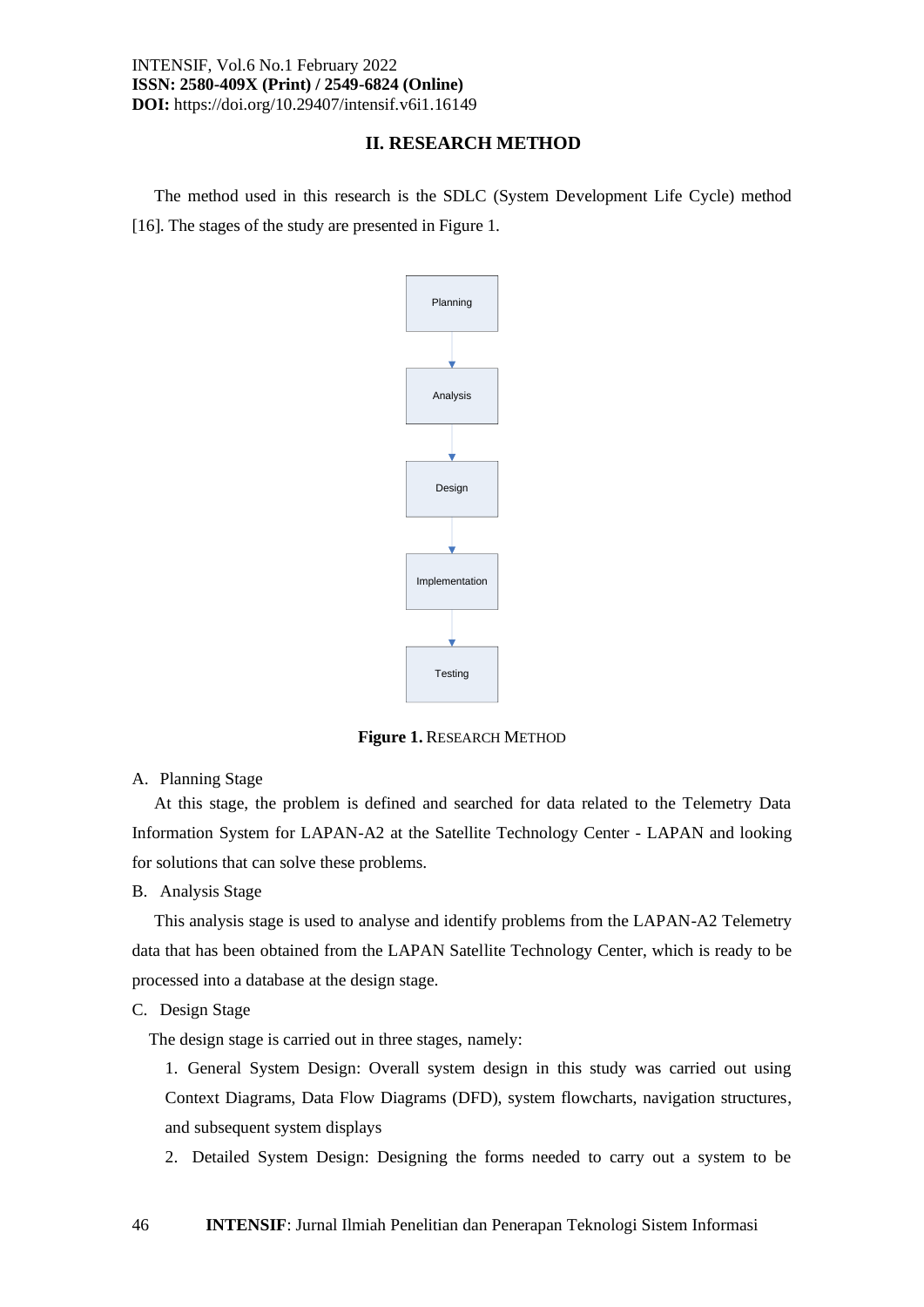developed.

D. Implementation Stage

Implementation is the implementation stage of the designs that have been made previously. Implementation aims to produce an information system that is needed. The stage that is completed is implementing the database along with the tables that are required by the system. The database system used is MySQL and programming language used is PHPbased Code Igniter.

E. Testing Stage

Testing is done by using usability testing. This testing is an application software evaluation activity to determine how well users can use the interface when interacting with the system.

## **III. RESULT AND DISCUSSION**

#### A. Ongoing System Analysis

The analysis of the current system serves to determine the running flow after identifying the current system; the satellite operator said that the system is still managed manually by only putting files into a folder on the PC. If anyone wants to see the data, they have to look at the operator's PC and admins. The following is the analysis of the current system in Figure 2**.**



**Figure 2.** SYSTEM ON-GOING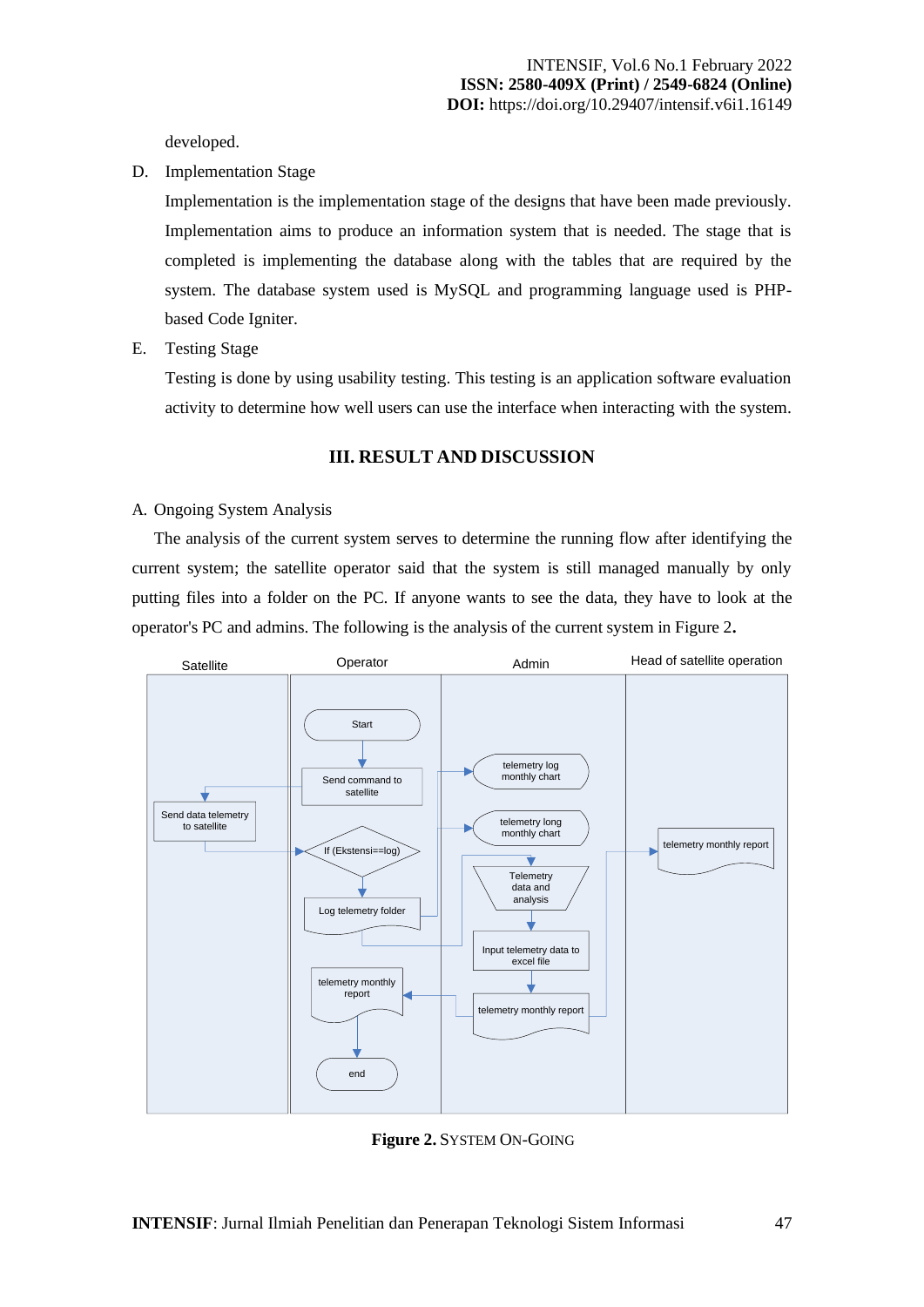# B. Analysis of the Developed System

In the system analysis to be developed, several changes are made in the data acquisition process, which can be accommodated in the database, making it easier to search for data and be accessed anywhere. The following is the analysis of the system that will be developed in Figure 3.



**Figure 3.** DEVELOPED SYSTEM

# C. Design Stage

The design phase focuses on designing a web information system design that will be developed. The format must be easily accessible by the admin and web users. The stages in the system's design are the design of Data Flow Diagrams (DFD) and architectural designs. The DFD design describes the system data flow used on the LAPAN-A2 satellite telemetry data web. The DFD design is divided into context diagrams presented in Figure 4.



**Figure 4.** CONTEXT DIAGRAM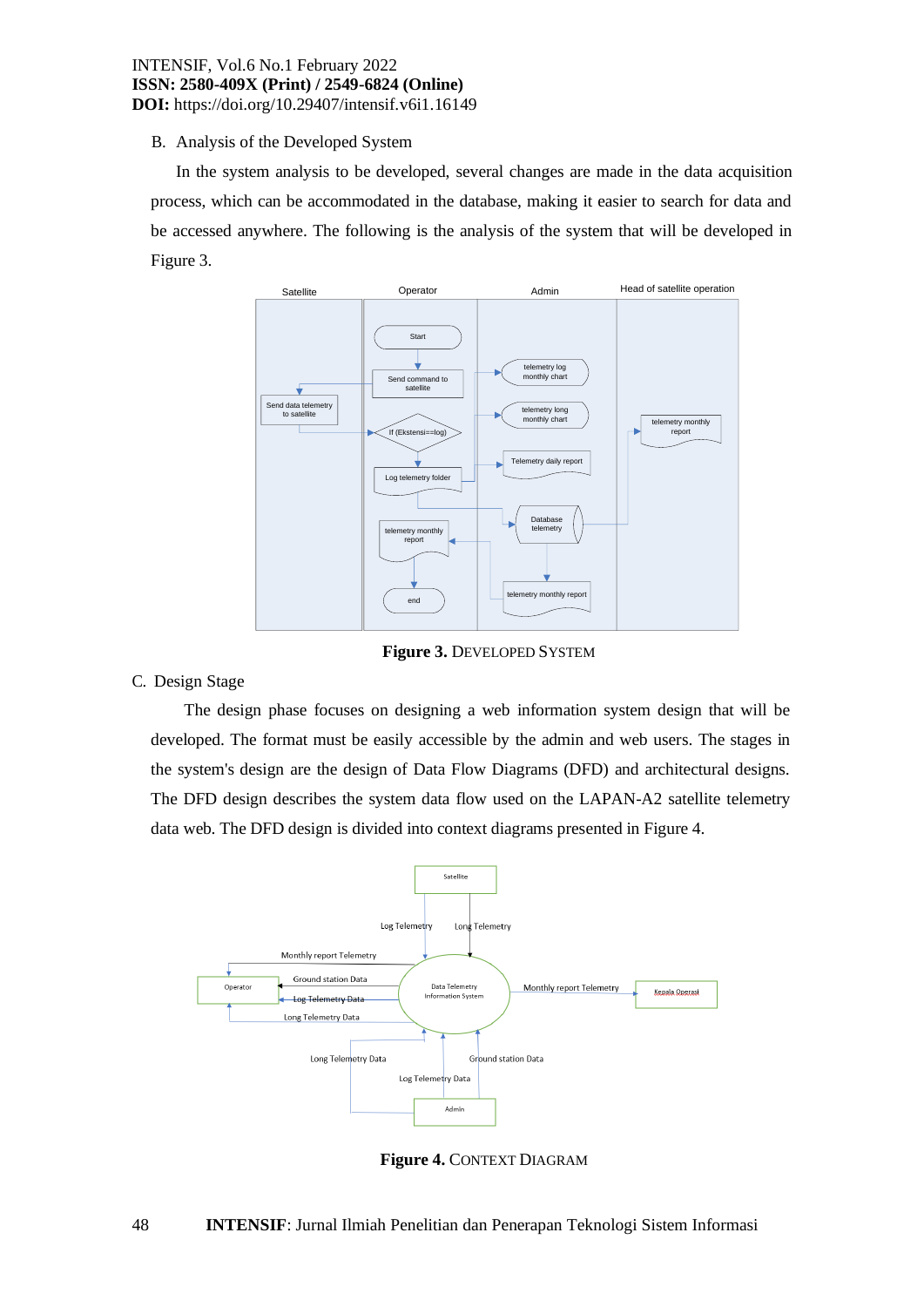The next stage is architectural design in designing menu forms displayed on this information system. The design consists of a form design for the front end for the user side and the backend for the admin side. The form design consists of an earth station menu display design, a long telemetry data menu, and a log menu. The display design of the form is presented in Figure 5.

| Header |                   |                     |                    |            |  |  |       |
|--------|-------------------|---------------------|--------------------|------------|--|--|-------|
| Home   | Data Stasiun Bumi | Data Long Telemetri | Data Log Telemetri |            |  |  | Login |
|        |                   |                     |                    | Thumbnails |  |  |       |
|        |                   |                     |                    |            |  |  |       |
|        |                   |                     |                    |            |  |  |       |
|        |                   |                     |                    |            |  |  |       |
|        |                   |                     |                    |            |  |  |       |
|        | Footer            |                     |                    |            |  |  |       |

**Figure 5.** FORM DESIGN

In addition to the form design menu on the front end, the form design on the backend side is also carried out. The design consists of a dashboard that the admin will use to upload data displayed on this information system. The main admin menu form design is presented in Figure 6.

| $\pmb{\times}$<br>LAPAN-A2              |                          |
|-----------------------------------------|--------------------------|
| <b>Selamat Datang</b><br>Admin<br>Admin | Dashboard                |
| Menu Utama                              |                          |
| Dashboard                               |                          |
| Data Pengguna                           | $\,$<br>Slide<br>$\prec$ |
| Data Stasiun Bumi                       |                          |
| Data Long Telemetri<br>$\rightarrow$    |                          |
| Data Log Telemetri<br>$\geq$            |                          |
|                                         |                          |
|                                         |                          |
|                                         |                          |
|                                         |                          |
|                                         |                          |
|                                         |                          |
| Logout                                  |                          |

**Figure 6.** ADMIN FORM DESIGN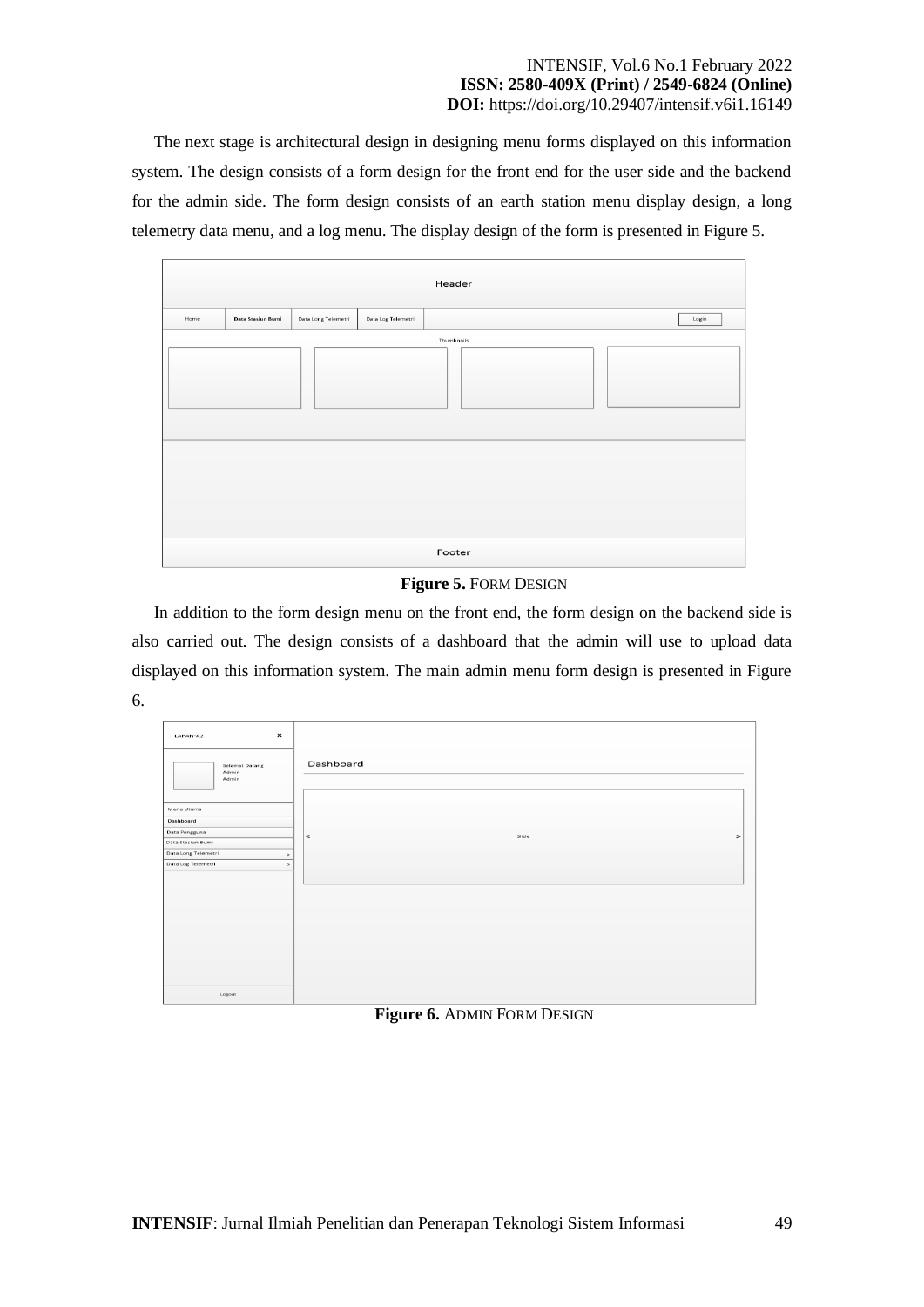## D. Implementation System

The implementation stage combines all objects in the design stage into code form in the PHP and MySQL programming languages. Implementation of database creation is presented in Figure 7.

| 6 localhost / 127.0.0.1 / wd_004   p   x   +                                                                                                                                                                                                                                                               |                                                                                                                                                                                                                                                                                                                                                                                                                                                                                                                                                                                                                                                                                                                                                                                                                | $\overline{\phantom{0}}$ | σ        | X  |
|------------------------------------------------------------------------------------------------------------------------------------------------------------------------------------------------------------------------------------------------------------------------------------------------------------|----------------------------------------------------------------------------------------------------------------------------------------------------------------------------------------------------------------------------------------------------------------------------------------------------------------------------------------------------------------------------------------------------------------------------------------------------------------------------------------------------------------------------------------------------------------------------------------------------------------------------------------------------------------------------------------------------------------------------------------------------------------------------------------------------------------|--------------------------|----------|----|
| e<br>$\leftarrow$                                                                                                                                                                                                                                                                                          | @ localhost/phpmyadmin/db structure.php?server=1&db=wd 004&token=c7bdd0ff29ad194650eb50908057a03e                                                                                                                                                                                                                                                                                                                                                                                                                                                                                                                                                                                                                                                                                                              | B<br>☆                   | $\theta$ | ÷  |
| phpMyAdmin<br>0.9096<br>Terbaru Favorit                                                                                                                                                                                                                                                                    | Server: 127.0.0.1 » Basis data: wd.004<br>in Struktur G SQL Q Cari G Kueri E Ekspor W Impor & Operasi all Hak Akses & Routine G Event 36 Trigger V Lainnya                                                                                                                                                                                                                                                                                                                                                                                                                                                                                                                                                                                                                                                     |                          |          | 春天 |
| $\boxminus$ $\omega$<br>$-6$ New<br>$  \cdot  $ bola<br>ALI cobain<br><b>BLO</b> data<br><b>BLO</b> dbtele<br><b>FLA</b> dbtele2<br><b>ELR</b> dbtelemetri                                                                                                                                                 | Tindakan<br>Ukuran Beban<br>Tabel a<br>Baris @ Jenis Penyortiran<br>Hapus Carl Jelajahi 1 Struktur Q Cari 3 Tambahkan C Kosongkan @ Hapus<br>2 InnoDB utf8mb4 unicode ci<br>16 KB<br>tbl login admin<br>田<br>tbl log telemetri de El Jelajahi i Struktur de Cari ji Tambahkan El Kosongkan @ Hapus<br><sup>8</sup> InnoDB utf8mb4 unicode ci<br>16 KB<br>tbl_long_telemetri<br>Till_long_telemetri<br>Till_long_telemetri<br>Till_long_telemetri<br>Till_long_telemetri<br>Till_long_telemetri<br>Till_long_telemetri<br>Till_long_telemetri<br>Till_lo<br>189 InnoDB utf8mb4 unicode ci<br>88 83<br>tbl stasiun bumi er El Jelajahi i Struktur e Cari je Tambahkan E Kosongkan @ Hapus<br>4 InnoDB utf8mb4 unicode ci<br>16 KB<br>$\Box$<br>123 InnoDB latin1 swedish ci<br>4 tabel<br>Jumlah<br>128 KB<br>0B |                          |          |    |
| RE information schema<br>(RLI) malasngoding_kios<br><b>ELI mysql</b><br>Building performance_schema<br><b>Really</b> phpmyadmin<br><b>FLO</b> test<br>$F = wd$ 004<br>$\Box$ New<br>Filip thi login admin<br><b>The toll log telemetri</b><br><b>Fig. to long telemetri</b><br><b>FLV</b> tol stasiun bumi | <sup>1</sup> Check all<br>٠<br>Dengan pilihan:<br>A Tampilan cetak 品 Data dictionary<br><b>Buat tabel</b><br>Jumlah kolom: 4<br>Nama:                                                                                                                                                                                                                                                                                                                                                                                                                                                                                                                                                                                                                                                                          |                          | Kirim    | ۲  |

**Figure 7.** DATABASE IMPLEMENTATION

The main page starts when the user opens the satellite telemetry system. There is a search facility for earth station data, telemetry log data, and long telemetry data on this page. The main page display can be seen in Figure 8.



**Figure 8.** SYSTEM HIGHLIGHTS

The View Long Telemetry Data page can view long telemetry data from the selected long telemetry file. On this page, there is a description of many records in one file, and a menu returns to the long telemetry data page. This page displays a 24-hour history of satellite operations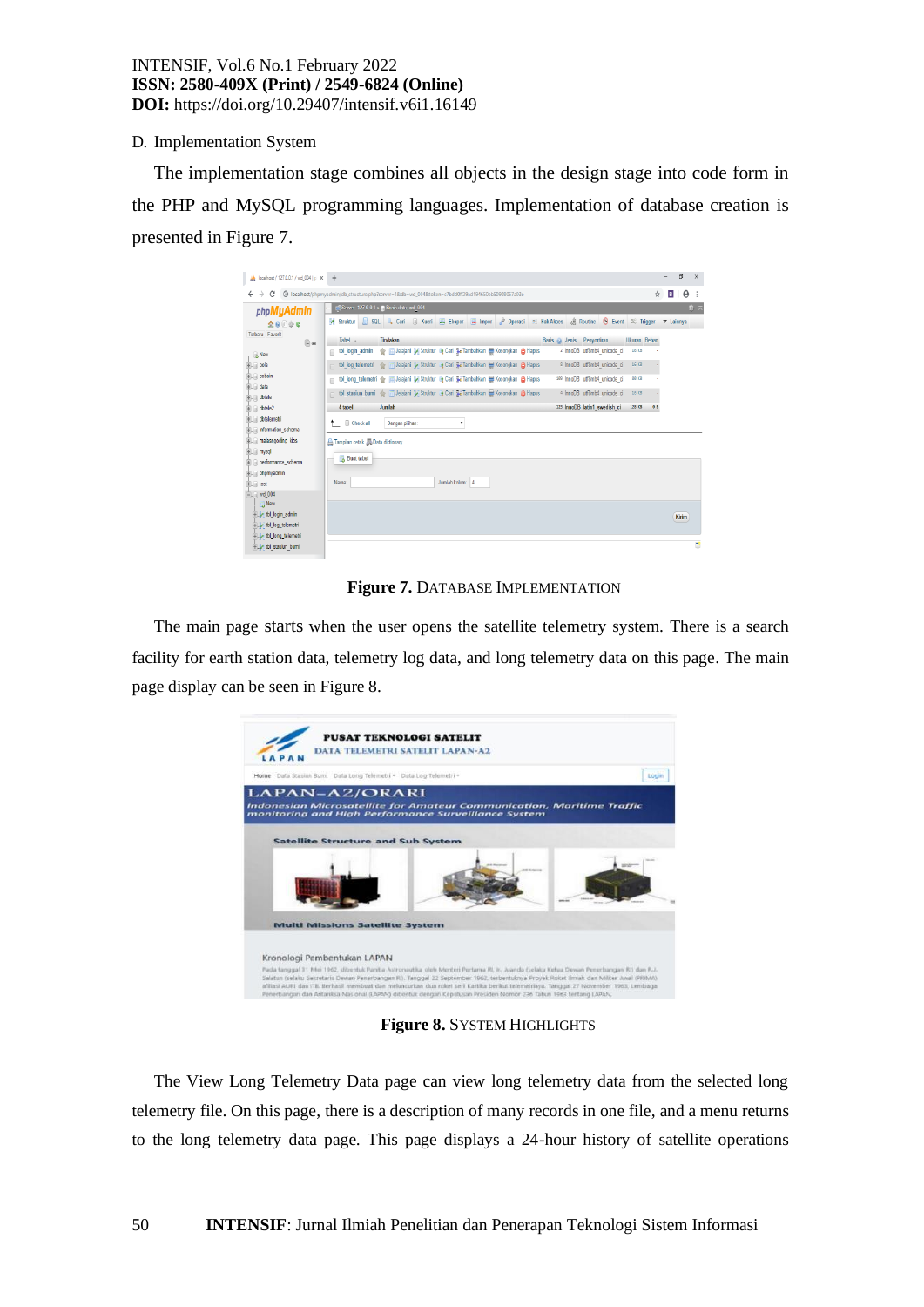described in date form. Long telemetry or LTT data is presented based on the pick-up location at the earth station that has been listed in the options. This information is essential to display to find out the history of the satellite when it is operating in orbit. The long telemetry data display is presented in Figure 9.

| Data Stasiun Bumi Data Long Telemetri - Data Log Telemetri -<br>Home |                                               |              |              |         |                        |
|----------------------------------------------------------------------|-----------------------------------------------|--------------|--------------|---------|------------------------|
|                                                                      | Data Long Telemetri Stasiun Rancabungur-bogor |              |              |         |                        |
| entries<br>Show<br>10<br>$\bullet$                                   |                                               |              |              |         | Search:                |
| $T_{\rm{eff}}$                                                       |                                               | <b>TAPRS</b> |              |         |                        |
| Time                                                                 | Awal                                          | n            | <b>Akhir</b> | $^{+1}$ | <b>Action</b>          |
| 2019-03-01                                                           | $-3.39$                                       |              | $-5.34$      |         | w                      |
| 2019-03-02                                                           | $-3.39$                                       |              | $-5.34$      |         | بما                    |
| 2019-03-03                                                           | $-3.39$                                       |              | $-5,34$      |         | <b>Int</b><br>٠        |
| $2019 - 03 - 04$                                                     | $-3.39$                                       |              | $-5.34$      |         | œ<br>٠                 |
| $2019 - 03 - 05$                                                     | $-3.39$                                       |              | $-5.34$      |         | œ                      |
| 2019-03-06                                                           | $-3.39$                                       |              | $-5.34$      |         | let.<br>٠              |
| 2019-03-07                                                           | $-3.39$                                       |              | $-5.34$      |         | <b>Int</b>             |
| 2019-03-08                                                           | $-3.39$                                       |              | $-5.34$      |         | <b>Let</b>             |
| 2019-03-09                                                           | $-3.39$                                       |              | $-5.34$      |         | جعا<br>۰               |
| $2019 - 04 - 09$                                                     | $-3.39$                                       |              | $-5.34$      |         | let.<br>$\blacksquare$ |

**Figure 9.** PAGE DISPLAY LONG TELEMETRY

Furthermore, after the LTT data, telemetry log data is presented to determine the value of the satellite component parameters in real-time. The data displayed is telemetry data obtained from each earth station that acquires the LAPAN-A2 satellite directly from each satellite operator at each earth station. The information displayed is in the form of parameter values from the sensors in the LAPAN-A2 satellite. The telemetry log data display is presented in Figure 10.

| Home           | LAPAN          | Data Stasiun Bumi Data Long Telemetri * Data Log Telemetri * | <b>PUSAT TEKNOLOGI SATELIT</b><br>DATA TELEMETRI SATELIT LAPAN-A2 |                                 |                                             |               |               |               | Login        |
|----------------|----------------|--------------------------------------------------------------|-------------------------------------------------------------------|---------------------------------|---------------------------------------------|---------------|---------------|---------------|--------------|
|                |                |                                                              |                                                                   |                                 | Detail Log Telemetri Biak-papua: 2019-03-20 |               |               |               |              |
| Show to        | $\ddot{}$      | entries                                                      |                                                                   |                                 |                                             |               | Search        |               |              |
| Mo             | Stasiun        | <b>System Time</b>                                           | <b>Tick System Time</b>                                           | <b>Last Mode</b><br>n<br>Change | <b>Tick Gps Time</b>                        | I Fuse<br>۰   | I Fuse<br>٠   | I Fuse<br>z   | I Fuse<br>в  |
| 1              | Biak<br>Papua  | 2019-03-20 11:24:35                                          | 2010-01-01 00:00:00                                               | 2019-03-13 22:40:06             | 2010-10-18 20:05:16                         | 0156.88<br>mA | 0047.75<br>mA | 0117.39<br>mA | 0306.2<br>mA |
| z              | Biak.<br>Papua | 2019-03-20 11:25:26                                          | 2010-01-01 00:00:00                                               | 2019-03-13 22:40:06             | 2010-10-18 20:05:16                         | 0156.88<br>mA | 0047.75<br>mA | 0117.39<br>mA | 0306.2<br>mA |
| $\overline{3}$ | Biak.<br>Papua | 2019-03-20 11:25:45                                          | 2010-01-01 00:00:00                                               | 2019-03-13 22:40:06             | 2010-10-18 20:05:16                         | 0156.88<br>mA | 0047.75<br>mA | 0117.39<br>mA | 0308.<br>mA  |
| 4              | Biak           | 2019-03-20 11:26:05                                          | 2010-01-01 00:00:00                                               | 2019-03-13 22:40:06             | 2010-10-18 20:05:16                         | 0000.00       | 0047.75       | 0117.39       | 0306.2       |

**Figure 10.** TELEMETRY DATA PAGE DISPLAY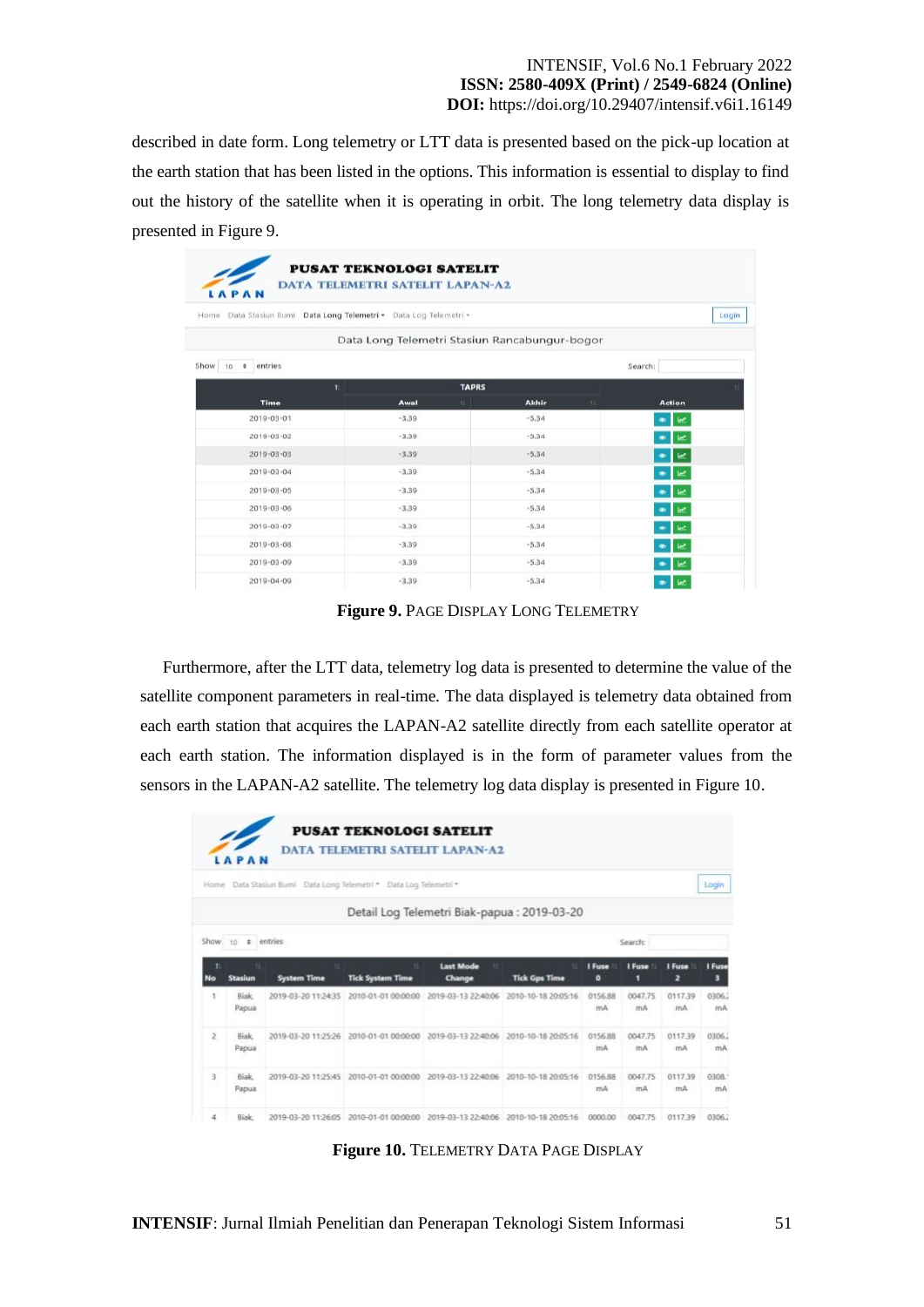Furthermore, this information system displays data on earth stations that acquired the LAPAN-A2 satellite. 4 earth stations have reached the Rancabungur earth station in Bogor, the Kototabang earth station in Agam Pare-Pare earth station, and the Biak earth station. Earth station data display is presented in Figure 11.

| Data Stasiun Bumi Data Long Telemetri =<br>Home. | Data Log Telemetri - | Login             |
|--------------------------------------------------|----------------------|-------------------|
| Kota Tabang,                                     | <b>Biak, Papua</b>   | Pare-Pare, SulSel |
| <b>Sumbar</b>                                    | <b>LONG</b>          | <b>LONG</b>       |
| LONG.                                            | toa                  | toa               |
| LOG.                                             |                      |                   |
| Rancabungur, Bogor                               |                      |                   |
|                                                  |                      |                   |

# **Figure 11.** EARTH STATION PAGE DISPLAY

## E. Testing

This structural test was carried out in 3 ways, namely structural and functional trials, to ascertain whether the program's state was correctly structured as expected. This test aims to obtain the desired results. If an error occurs or the results obtained are not as desired, the process will return. The results of the structural test are presented in Table 1.

| N <sub>0</sub> | <b>Main Page</b>    | <b>Design</b>                                                                              | <b>Implementation</b>                                                                                                                                                                                                                                                                                                                                                                                                                                                                                                                                                                                                                                                                                       | <b>Result</b>                   |
|----------------|---------------------|--------------------------------------------------------------------------------------------|-------------------------------------------------------------------------------------------------------------------------------------------------------------------------------------------------------------------------------------------------------------------------------------------------------------------------------------------------------------------------------------------------------------------------------------------------------------------------------------------------------------------------------------------------------------------------------------------------------------------------------------------------------------------------------------------------------------|---------------------------------|
|                | Home Menu           | States<br>$\sim$<br><b>STORES REMOVE PLATFIEL</b><br>b.<br>Pester                          | (2.9.02)<br>$0.96 - 0.06$<br><b>Links Ave</b><br>$\mathcal{M}$ was unconsiderable<br>WAS IMPOUNDED AND LODGED AT<br><b>TATAS</b><br>tax halos to<br><b>APAN AZ/ORARE</b><br><b>Balafine Mondage and Ret Techno-</b><br>resopheraciones<br>$\mathcal{M}(\mathcal{A})$ and the first form the state and solven the state $\mathcal{A}$ , and the state $\mathcal{A}$ , and the state of the state of the state of the state of the state of the state of the state of the state of the state of<br>a control or by addition to strain for leading                                                                                                                                                             | 7.3.6<br>In<br>Accorda<br>nce   |
|                | Ground station menu | Bradro<br><b>Referred Strategy</b> Stations<br>China 1<br>Force:                           | Comments<br>(12.5)<br>$89 - 57$<br><b>Code Australia</b> con law<br>PULAT TEXYGLOGI SARELIT<br>DANA TELEVITAL LATERTY AREA AL<br><b><i><u>TARAN</u></i></b><br>÷<br><b>And the Wiley of The</b><br><b>Pro Sac Sails</b><br>Bak Lau<br>Surecy<br><b>College</b><br><b>Contract</b><br>Sec.<br>$\sim$<br>atematan dip<br>á.<br>COMMERCE ART ARTISTIC WARROOM AND LODGE                                                                                                                                                                                                                                                                                                                                        | K 9 8 5<br>In<br>Accorda<br>nce |
| 3.             | Long Telemetry Data | Paude:<br>notering workers nonches<br>141.<br>No activities<br>ies.<br>V.<br><b>Engler</b> | <b>Countries</b><br>$(1 + \sigma)$<br>O substitute of complements exceeding, but<br>$A = 5.5$<br><b>PUSAT TEKNOLOGI SATELIT</b><br><b>MAX TERRITO METEOROLOGIC</b><br><b>TERRE</b><br>has before the hid after a hing has<br>College's a colorador de caracter.<br><b>Bullet Law</b><br><b>Sept</b><br>車<br>739<br>п<br>国国<br>×<br><b>GROSS</b><br>$\mathbf{a}$<br>丽<br>asset<br>v.<br><b>HANA</b><br>$\overline{1}$<br>$\mathbf{r}_\mathbf{k}$<br>市区<br>丽<br>63,85<br>×.<br>×<br><b>HAMM</b><br>$\overline{1}$<br>$\mathbf{r}$<br><b>D</b><br>ᇛ<br>20000<br>14<br>$\mathbf{a}$<br>17000<br><b>AB</b><br>$\sigma$<br><b>Value</b><br>v.<br>$\mathcal{L}_{\mathbf{R}}$<br>고려<br>ыл<br><b>ABIAN</b><br>$\sim$ | 的名前の<br>In<br>Accorda<br>nce    |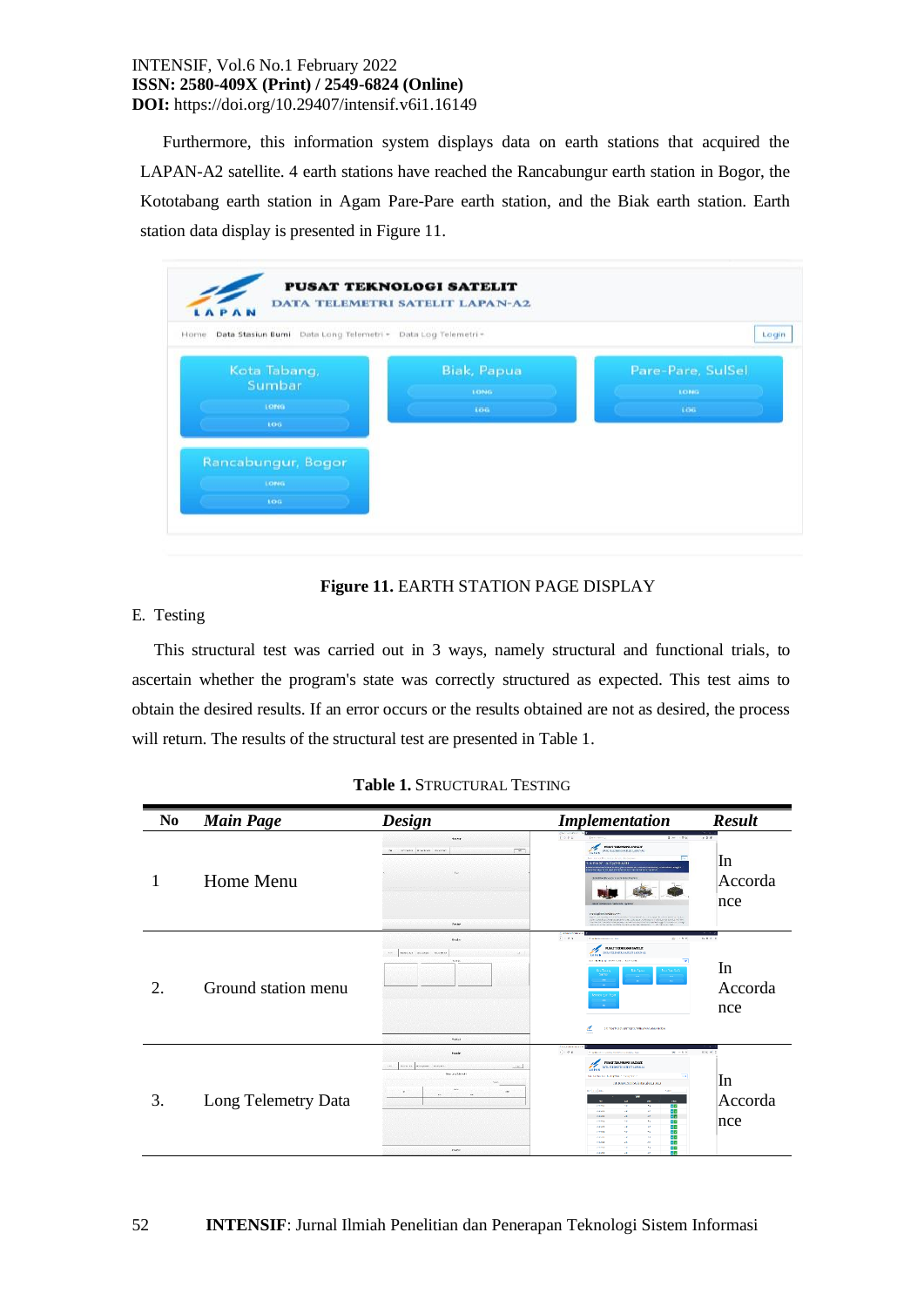| N <sub>0</sub> | <b>Main Page</b>   | <b>Design</b>                                                                                                                                                       | <b>Implementation</b>                                                                                                                                                                                                                                                                                                                                                                                                                                                                                                 | <b>Result</b>                                            |
|----------------|--------------------|---------------------------------------------------------------------------------------------------------------------------------------------------------------------|-----------------------------------------------------------------------------------------------------------------------------------------------------------------------------------------------------------------------------------------------------------------------------------------------------------------------------------------------------------------------------------------------------------------------------------------------------------------------------------------------------------------------|----------------------------------------------------------|
|                | Log Telemetry Data | dealer<br><b>Branch</b> Property <b>Nights</b><br>Dental C<br>new.<br><b>District Constitution</b><br><b>SIN</b><br><b>New York</b><br>$\sim$<br>$\sim$ 10<br>36000 | Changements<br>$+ + 0.6$<br>$8 - 80$<br>The best considered the control of the con-<br>PERMIT TEAMOLOGI BATKLEY<br>TATY TELESEES SYSTEM (SNNA)<br><b>LEFAN</b><br>by Catolol In minor talefare-<br><b>AB</b><br><b>Dealth Mean File adapt</b><br>Tel: 1 E-M<br><b>Serve</b><br>$\overline{a}$<br><b>Section</b><br><b>BR</b><br>$-40.06$<br><b>D</b> <sub>P</sub><br><b>Model</b><br>wa <mark>n</mark> he<br><b>CONTRACTOR</b><br>đ.<br><b>INVESTIGATION CONTINUES INTO A REPORT OF A PERSON WAS</b><br><b>Change</b> | $L \subseteq \mathcal{K}$ .<br>In<br>Accorda<br>nce      |
|                | Dashboard Menu     | COM<br>Continues.<br><b>Northum</b><br>Aug.<br>and a<br>Called and<br>Witness<br>и.<br><b>Industries</b><br><b>Scandidae</b><br><b>MACHINE</b><br>Age 1             | <b>MAGEARET</b><br>$- - 108$<br>Links (mediate)<br>$-24$<br><b>CONTRACTOR</b><br>Davidson()<br><b>Charles</b> Change<br>LAPAN-AZ/ORARI<br>tenniser Africanafolklo jor American Communication, Abertana Prague<br>constanzi era contratamentosa conventore corrector<br>isters.<br><b>Service</b><br>ketalita bizuctara arel buli system<br><b>Motive</b><br>Concert Co.<br><b>Charles</b><br>Concrete<br><b>Multi Miroden, Saletting Auditors</b>                                                                     | <b>C</b><br>$2.0.1 -$<br><sub>In</sub><br>Accorda<br>nce |

#### **Table 1.** STRUCTURAL TESTING [CONTINUE]

After the structural test is carried out, this test will be carried out functionally. Functional testing is a test that aims to determine whether the menu that has been implemented is running well. The results of practical trials can be seen in Table 2

| N <sub>0</sub> | Page                | <b>Function</b>                                                        | <b>Testing</b>                                                                                                                                                                                     | <b>Result</b> |
|----------------|---------------------|------------------------------------------------------------------------|----------------------------------------------------------------------------------------------------------------------------------------------------------------------------------------------------|---------------|
| 1              | Admin Login         | Command Login                                                          | Enter<br>and<br>username<br>click<br>then<br>password,<br>login. If it is valid, enter<br>the admin home page; if it<br>is not valid, a wrong<br>notification will appear<br>and repeat the login. | working       |
| 2.             | User Data           | Command button add, edit,<br>and delete                                | Click add or edit to enter<br>the data as filled in by the<br>admin, and delete it if it is<br>not needed again.                                                                                   | working       |
| 3.             | Ground station Data | Command button add, edit,<br>and delete                                | Click add or edit to enter<br>the data as filled in by the<br>admin, and delete it if it is<br>not needed again.                                                                                   | working       |
| 4.             | Long Telemetry Data | Dropdown,<br>Add Button,<br>View Data, View Graph,<br>Print, Delete    | Click the dropdown, then<br>select the Earth station<br>you aim for; the admin<br>can add data, view data,<br>view graphs, print graphs,<br>and delete the desired<br>data.                        | working       |
| 5.             | Log telemetry data  | Dropdown,<br>Add<br>Button,<br>View Data, View Graph,<br>Print, Delete | Click the dropdown, then<br>select the Earth station<br>you aim for; the admin<br>can add data, view data,<br>view graphs, print graphs,<br>and delete the desired<br>data.                        | working       |

**Table 2.** FUNCTIONAL TESTING

In addition to the above trials, usability testing was also carried out to identify usability problems affecting the system's interaction with users on website design results. Research [17] conducted usability testing with five aspects of usability. The evaluators who become the population or object of study in this test are operators and satellite analysis. The questionnaire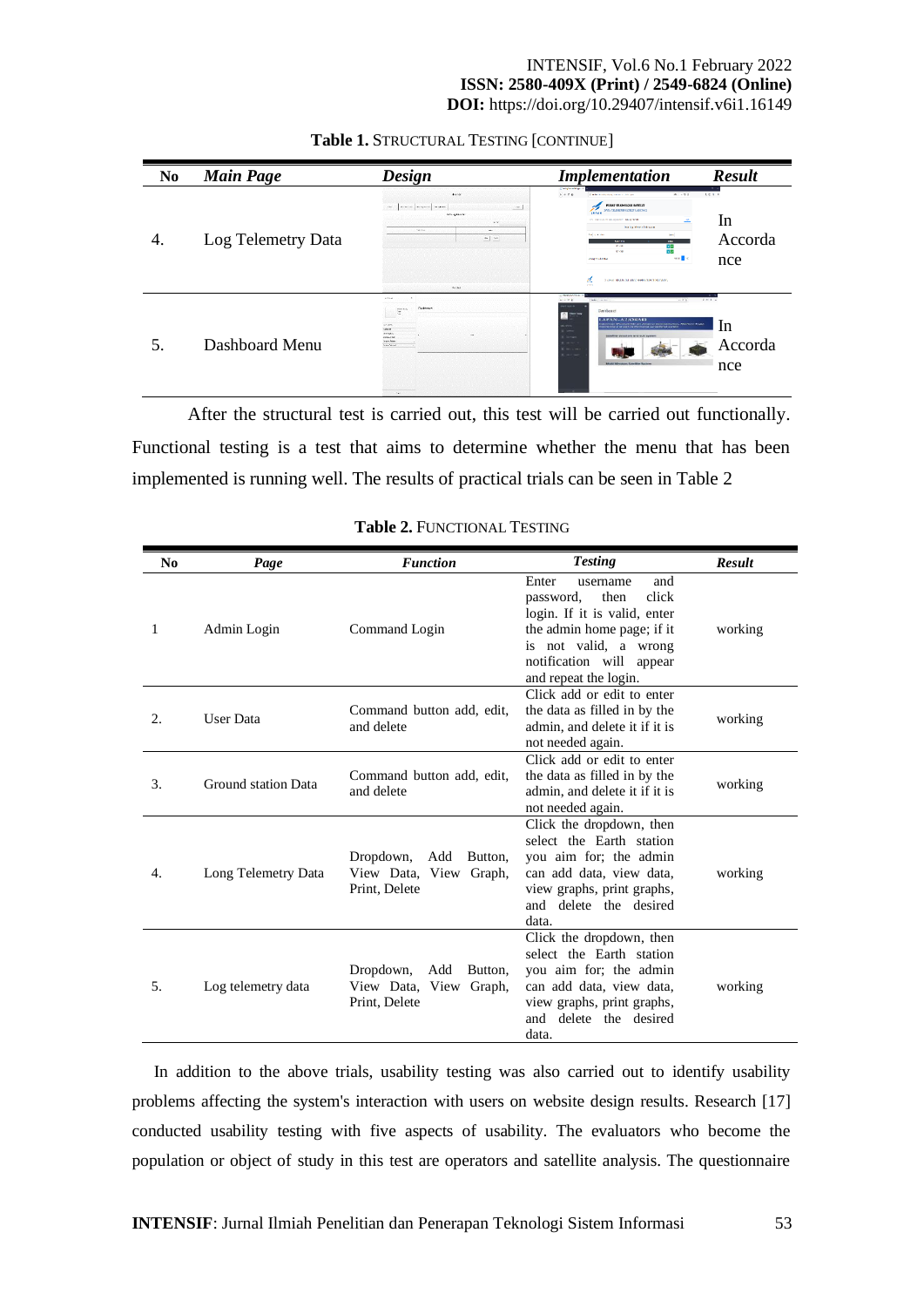was given consisting of 18 questions. Questions adequately represent the five aspects of usability. Respondents filled out questionnaires distributed based on their experiences when performing tasks. After spreading the questionnaires given to the respondents, the next step is to calculate the results of the quantitative table on the questionnaire on the usability test to measure the use of this telemetry information system website.

Based on the resulting analysis, the researchers made recommendations not found in website repairs rated from 3 from the operator team and analyzed at different levels, especially usability. For Learnability, the score is 100%, Efficiency is 77.77%, Memorability is 66.66%, the error rate is 100%, and Satisfaction is 86.66%. Meanwhile, the tasks operators and satellite analysis cannot complete; namely, Learnability is 0%, then Efficiency is 22.22%, Memorability is 33.33%, the error rate is 0%, and Satisfaction is 13.33%. So, the percentage of all tasks that can be done by operators and satellite analysis from every aspect is 86.22%, and the questions that respondents cannot complete are 13.78%.

#### **IV. CONCLUSION**

The research succeeded in designing the LAPAN-A2 satellite telemetry data information system. The system built can be easier to understand, comfortable when used, and according to user needs. The system has been tested using structural, functional, and usability tests. The evaluation results show that the information system is well understood and accepted by users quite well. The usability testing results show that the LAPAN-A2 satellite telemetry data information system has met the usability needs very well. Respondents have successfully carried out many experiments, in this case, operators and satellite analysis, with a score of 86.22% of the questions able to be answered and 13.78% of the questions answered cannot be answered. Suggestions in this research in the future can upload telemetry data automatically into the system, this information system can be developed into a mobile version, and testing is carried out using other usability and different UX testing methods to get a comparison of the results of these tests.

#### **REFERENCES**

- [1] A. Herawan and S. Salaswati, "Perancangan Basis Data Katalog Citra Satelit LAPAN," J. Inform., vol. 5, no. 2, 2018, doi: 10.31311/ji.v5i2.4029.
- [2] A. Herawan, P. R. Hakim, and B. S. Pamadi, "Perangkat Lunak Search Engine Citra Satelit LAPAN-A2 dan LAPAN-A3," J. Edukasi dan Penelit. Inform., vol. 6, no. 2, 2020, doi: 10.26418/jp.v6i2.34421.
- [3] N. Li and B. Zhang, "The design and implementation of responsive web page based on HTML5 and CSS3," 2019, doi: 10.1109/MLBDBI48998.2019.00084.
- [4] D. L. Kaligis and R. R. Fatri, "PENGEMBANGAN TAMPILAN ANTARMUKA APLIKASI SURVEI BERBASIS WEB DENGAN METODE USER CENTERED